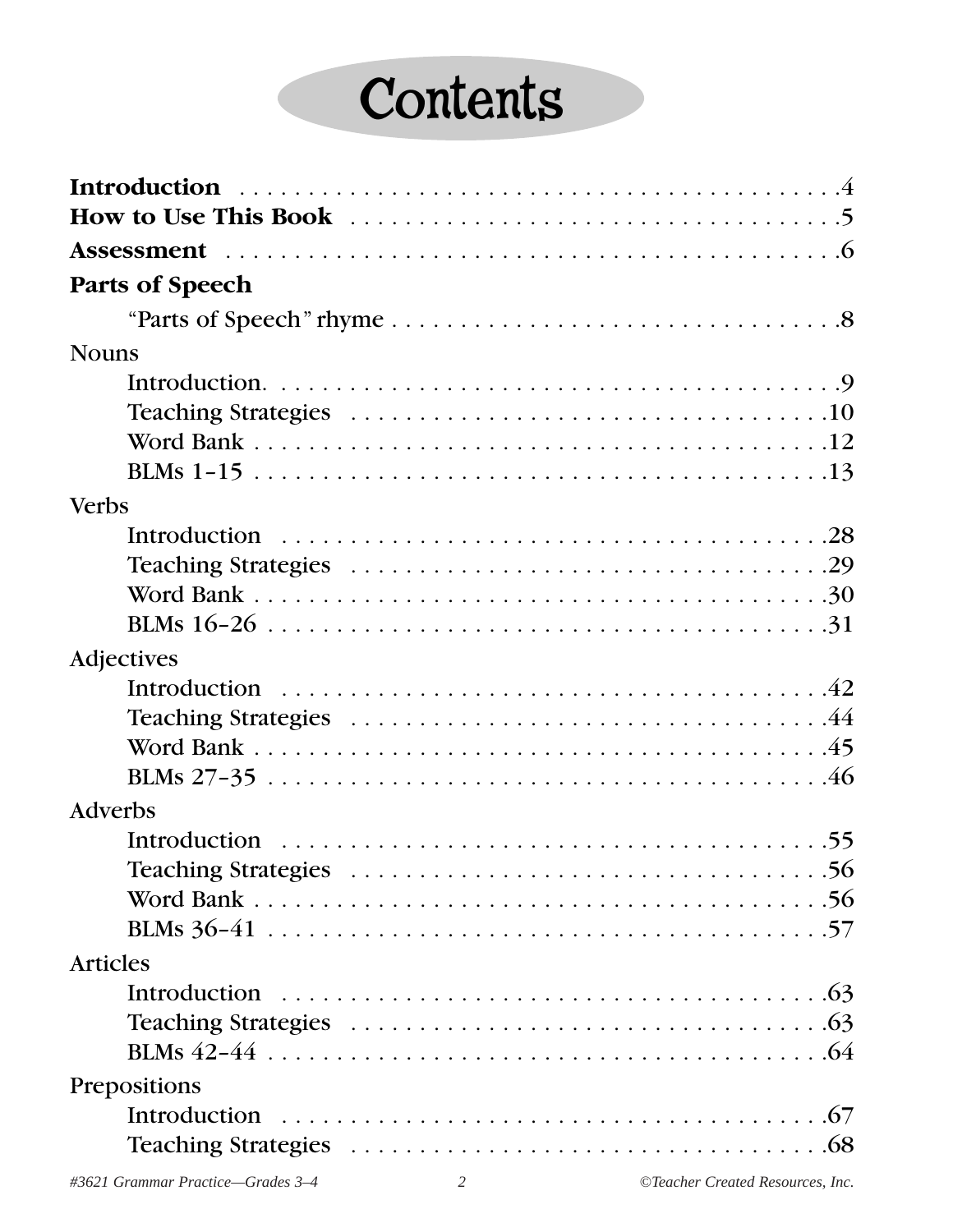# Contents (cont.)

| Pronouns                                                                                               |
|--------------------------------------------------------------------------------------------------------|
|                                                                                                        |
|                                                                                                        |
|                                                                                                        |
| Conjunctions                                                                                           |
|                                                                                                        |
|                                                                                                        |
|                                                                                                        |
| Composition                                                                                            |
| Sentences                                                                                              |
|                                                                                                        |
|                                                                                                        |
|                                                                                                        |
| <b>Prepositional Phrases</b>                                                                           |
|                                                                                                        |
|                                                                                                        |
|                                                                                                        |
| <b>Clauses</b>                                                                                         |
|                                                                                                        |
| Teaching Strategies $\ldots \ldots \ldots \ldots \ldots \ldots \ldots \ldots \ldots \ldots \ldots 110$ |
|                                                                                                        |
| Punctuation                                                                                            |
|                                                                                                        |
|                                                                                                        |
|                                                                                                        |
| Vocabulary                                                                                             |
|                                                                                                        |
|                                                                                                        |
|                                                                                                        |
|                                                                                                        |
|                                                                                                        |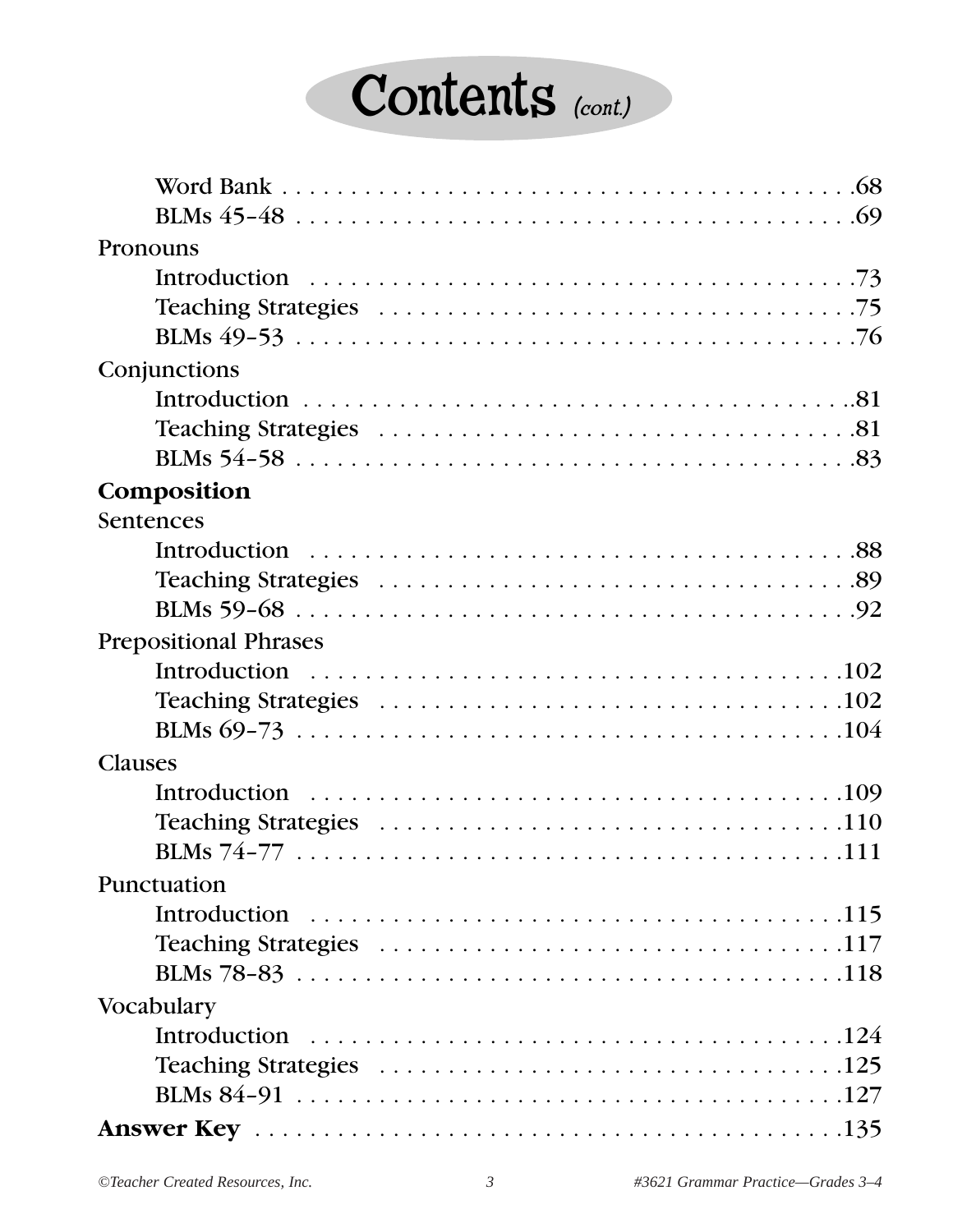## Pronouns

Name Grammar BLM 53



### **Pronouns are words that take the place of nouns.**

**1. Circle all the pronouns.**

One day, when I was out walking with some friends, I saw Billy and Ned crossing the road outside their house. They said they were going to the park. We said we would go with them, so Billy ran back inside to get her football. She said we had to be careful with it because it was a present from her uncle who was a famous football player.

#### **2. Add a pronoun in each space.**

- a. Susan left \_\_\_\_\_\_\_\_\_\_\_\_ in the classroom.
- **b.** Ian said <u>could run faster</u>.
- c. The cat was licking \_\_\_\_\_\_\_\_\_\_\_\_\_ fur.
- d. There is the dog \_\_\_\_\_\_\_\_\_\_\_\_\_\_\_ bit the mail carrier.
- e. We did not know \_\_\_\_\_\_\_\_\_\_\_\_\_ had stolen the money.
- f. Katy told me that was leaving right away.
- g. Scott and Maggie lost\_\_\_\_\_\_\_\_\_\_\_\_\_ keys.